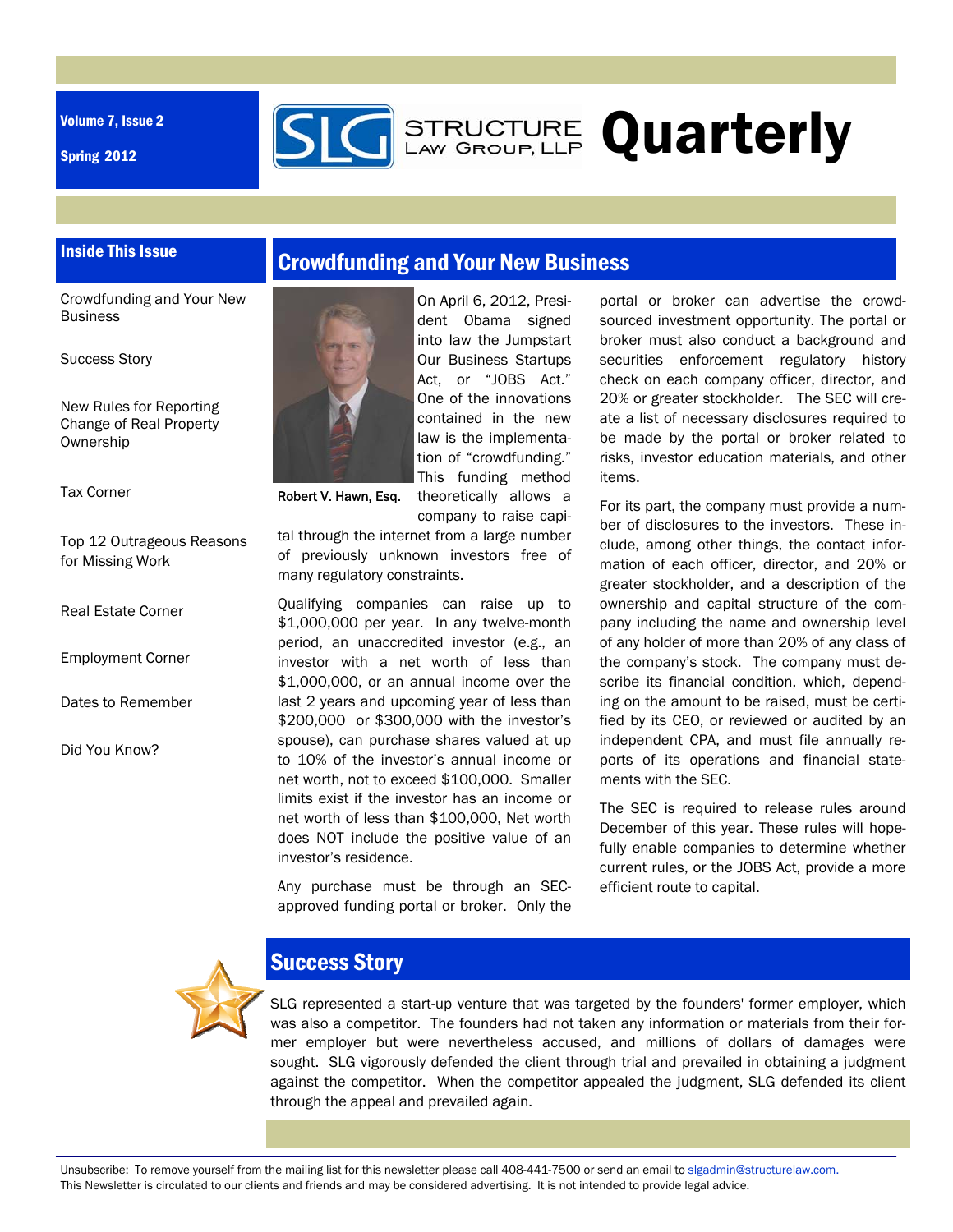## New Rules for Reporting Change of Real Property Ownership

If you own California real estate in a business entity, watch out. As of January 1, 2012, there are some new rules and some higher penalties regarding reporting a change of ownership or control of real property in California. The good news is that the required period for reporting has been extended from 45 to 90 days. The bad news is that the maximum penalty is now \$5,000 for property eligible for the homeowners exemption and \$20,000 for property not eligible for the homeowners' exemption.

A change of ownership can happen in one of two ways:

1. Change in control of a legal entity: If real property is owned by an entity and any person or entity gains control of that entity through direct or indirect ownership of more than 50% of the voting stock of a corporation or a majority interest in a partnership or LLC, the real property owned by that entity is considered to have undergone a change in ownership and must be reappraised.

2. Cumulative Transfers by Original Co-Owners: If real property is owned by an entity and over time voting stock or ownership interests representing more than 50% of the

the partners approve first and the partnership informs the partners that they can have a paper form sent to them if they opt out of electronic delivery. *Revenue Procedure* 

The State Disability Insurance contribution rate for 2012 is 1.0%. The State Disability Insurance taxable wage limit is \$95,585. This is the maximum amount of wages that is subject to the State Disability Insurance contribution. This means the maximum yearly contribution amount per emtotal interests are transferred by the original co-owners (in one or more transactions), the real property owned by that entity is considered to have undergone a change in ownership and must be reappraised.

There is no change of ownership when the direct or indirect proportional interests of the transferors and transferees do not change.

For legal entity transfers, the Form BOE-100-B Statement of Change in Control and Ownership of Legal Entities must be filed with the Board of Equalization in three circumstances. The personal or legal entity acquiring control of an entity must file when there is a change in control and the legal entity owned California real property on the date of the change. The entity must file when there is a change in control and it owns California real property. An entity must also file upon request by the Board of Equalization.

*[Source: Spidell's California Taxletter, Volume 34.2, February 1, 2012]* 

## Tax Corner

*2012-17.* 

ployee is \$955.85.

#### Electronic K-1 Forms:

State Disability Insurance – 2012



# Tax Rules For Tablets

Employment Corner

The IRS has announced that the same tax free rules that apply to employees' cell phones and smart-



phones also apply to tablets (i.e. iPads). If employers have a noncompensatory business reason for providing employees with phones, the phone's business use is a tax-free working fringe benefit and their personal use is a tax free de minimus benefit. If an employee uses their personal cell phone for business, you can reimburse them for their basic monthly phone charges and employ-

ees don't need to keep records of their business and personal use. *[Source: The HR Specialist, March 2012, Vol. 10, No. 3]* 

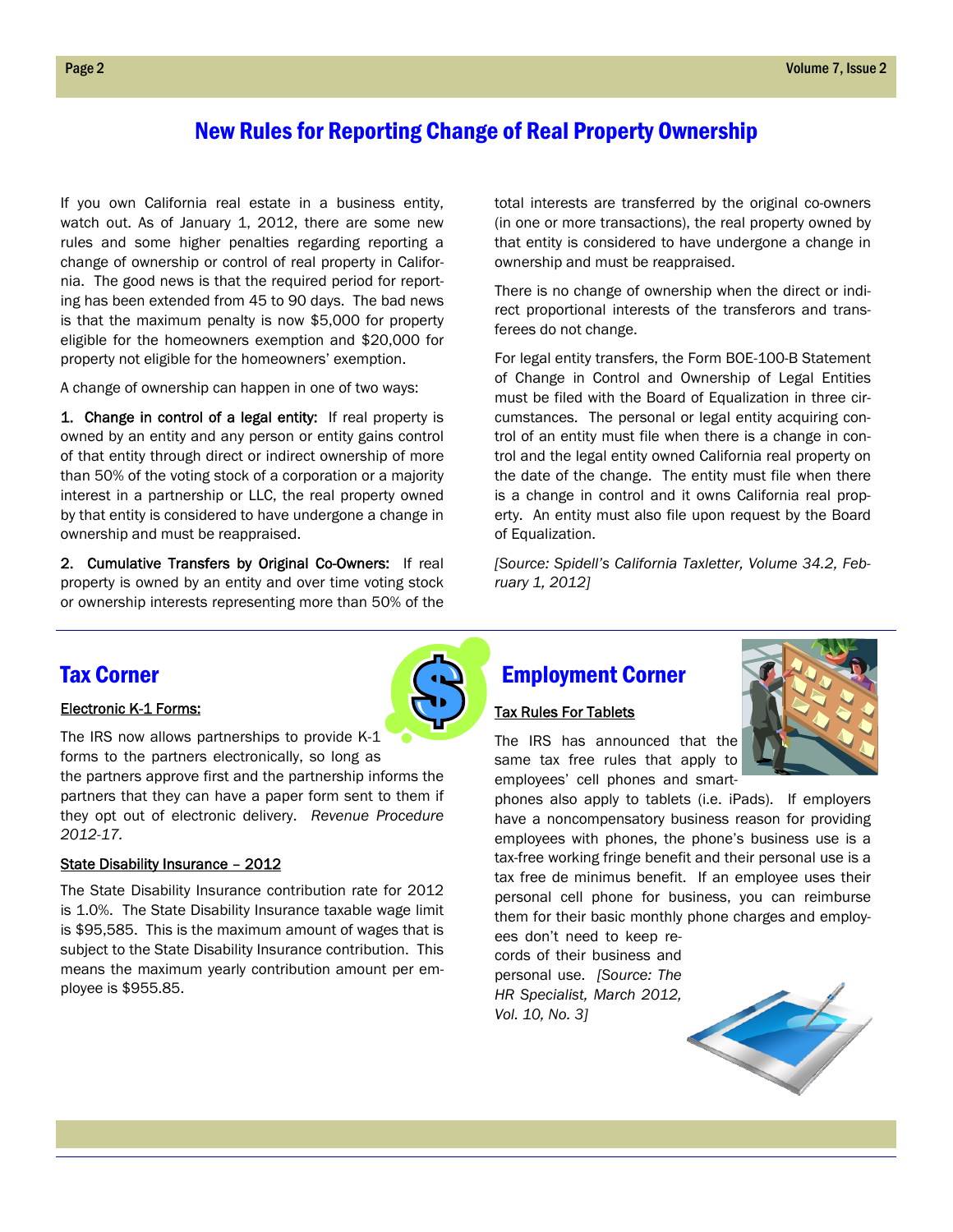## Top 13 Outrageous Reasons for Missing Work

. According to a recent article published by The HR Specialist, CareerBuilder surveyed more than 2,600 employers and 4,300 employees and found that 29% of workers have admitted to playing hooky from the office. The top reasons for calling in sick when employees were well, were errands and plans with family and friends. According to this article, the prime time of the year when companies say employees call in sick is the first quarter.

As part of the survey, employers shared some of the most unusual excuses employees gave for missing work:

- Employee's 12-year-old daughter stole his car and he had no other way to work. Employee didn't want to report it to the police.
- Employee said bats got in her hair.
- Employee had a headache after going to too many garage sales.
- Employee said a refrigerator fell on him.
- Employee was in line at a coffee shop when a truck carrying flour backed up and dumped the flour into her convertible.
- Employee said a deer bit him during hunting season.
- Employee ate too much at a party.
- Employee fell out of bed and broke his nose.
- Employee got a cold from a puppy.
- Employee's child stuck a mint up his nose and had to go to the ER to remove it.
- Employee hurt his back chasing a beaver.
- Employee drank anti-freeze by mistake and had to go to the hospital.
- Employee was at a bowling alley and a bucket filled with water crashed through the ceiling and hit her on the head.

*[Source: The HR Specialist, www.thehrspecialist.com]* 

## Real Estate Corner

#### California is Focusing on Section 1031 Exchanges:

In addition to looking at the usual Section 1031 exchange requirements, California is focusing on auditing Section

1031 exchanges in order to make sure that gains on the disposition of non-California replacement property are sourced to California if the replacement property was received in a California deferred exchange. According to the Franchise Tax Board, these are some common Section 1031 audit issues:

- Failing to report other property received in the exchange (known as "boot").
- Failing to meet the technical requirements of a 1031 exchange.
- The relinquished and/or the replacement property were not held for investment or for productive use in a trade or business.

 Gains not being properly sourced to California on sale of non-California property that was received as a result of an exchange out of California property.

This last issue may take some taxpayers by surprise. If a taxpayer sells California property as part of an exchange, the gain is deferred, meaning it is not recognized at the time of the sale. If the

into out-of-state property, California still expects to receive *exchanges...*" those taxes when the

taxpayer exchanges **"California is focusing on auditing Section 1031** 

out-of-state property is later sold in a taxable sale. If the taxpayer is a California resident when the out-of-state property is sold, the full amount of the gain is taxable because California residents are taxed on their income from all sources. However, if the taxpayer is not a California resident when the out-of-state property is sold, the previously unrecognized California gain is still taxable to the Franchise Tax Board.

Source: *Spidell's California Taxletter, Volume 34.2, February 1, 2012*